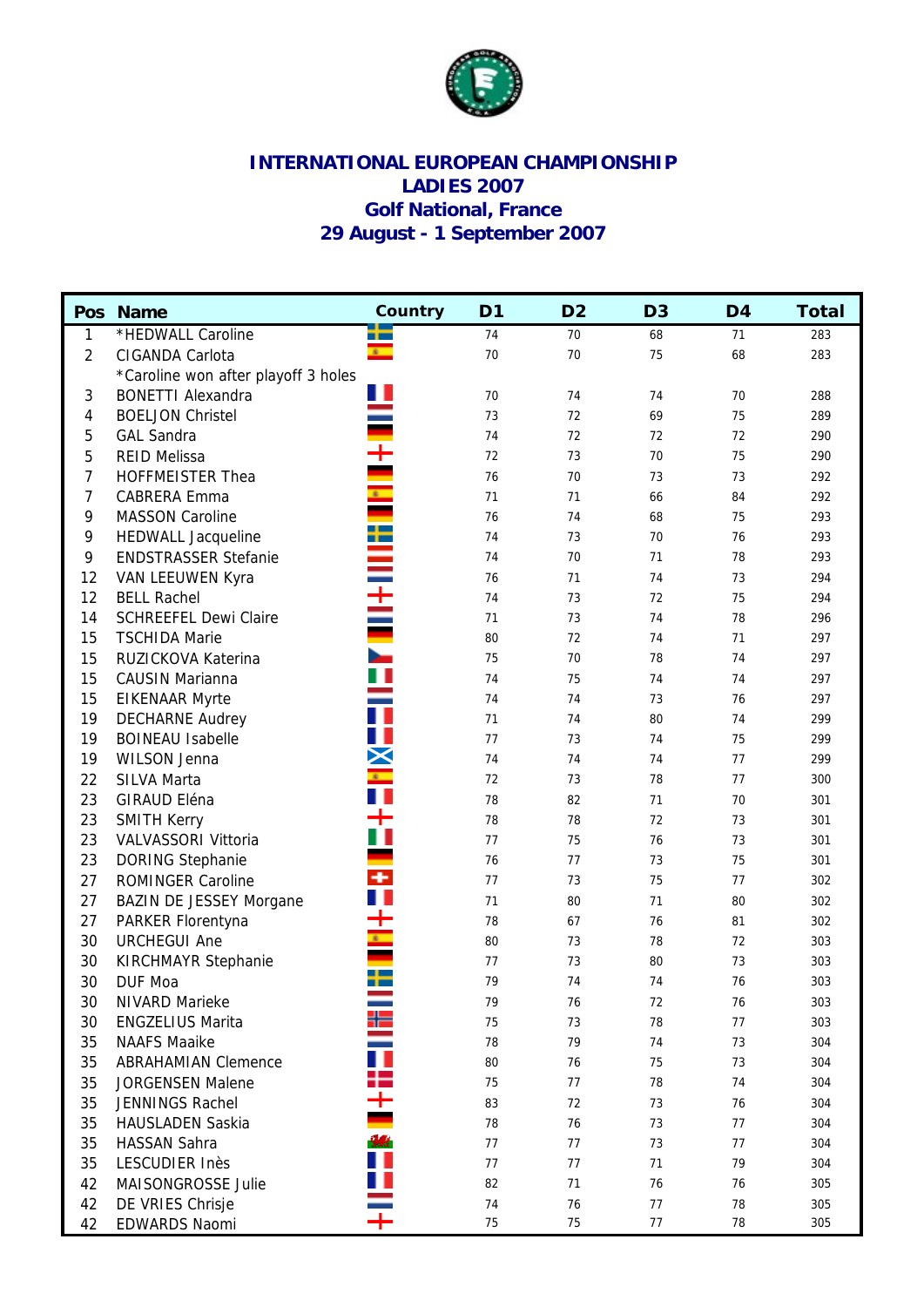| 42                       | <b>LARSSON Louise</b>                                | 72               | 81         | 73       | 71       | 80                | 305        |
|--------------------------|------------------------------------------------------|------------------|------------|----------|----------|-------------------|------------|
| 46                       | <b>GONZALEZ ESCALLON Laura</b>                       |                  | 84         | 71       | 76       | 75                | 306        |
| 46                       | <b>MANSSON Nathalie</b>                              | ╈                | 80         | 77       | 73       | 76                | 306        |
| 46                       | <b>GUILLEUX Charlotte</b>                            | ш                | 76         | 78       | 75       | $77 \,$           | 306        |
| 49                       | <b>LORENTZEN Charlotte Kring</b>                     | ╋                | 81         | 76       | 75       | 75                | 307        |
| 49                       | <b>AFONSO Caroline</b>                               | H                | 76         | 81       | 74       | 76                | 307        |
| 49                       | <b>BECKER Denise</b>                                 |                  | 78         | 76       | 75       | 78                | 307        |
| 52                       | ROTMISTROVA Galina                                   |                  | 81         | 78       | 71       | 78                | 308        |
| 52                       | <b>HOLLEDER Nina</b>                                 |                  | 69         | 78       | 82       | 79                | 308        |
| 52                       | <b>PRAT Mireia</b>                                   | $\mathbf{r}$     | 74         | 76       | 79       | 79                | 308        |
| 52                       | <b>VUIGNIER Fanny</b>                                | ٠                | 77         | 74       | 76       | 81                | 308        |
| 56                       | RAASTAD Rachel                                       | ╬═               | 79         | 77       | 76       | 77                | 309        |
| 56                       | <b>AVERNA Alessandra</b>                             |                  | 81         | 73       | 77       | 78                | 309        |
| 56                       | <b>WAGNER Daniela</b>                                |                  | 76         | 75       | 77       | 81                | 309        |
| 59                       | <b>BUENDIA Belen</b>                                 | Ξ                | 78         | 78       | 76       | 78                | 310        |
| 59                       | <b>FALLAY Camille</b>                                |                  | 73         | 81       | 78       | 78                | 310        |
| 59                       | <b>IVANOFF Margot</b>                                |                  | 77         | 76       | 79       | 78                | 310        |
| 59                       | MOLINARO Giulia                                      |                  | 78         | 78       | 74       | 80                | 310        |
| 59                       | <b>WESTRUP Emelie</b>                                |                  | 79         | 76       | 74       | 81                | 310        |
| 59                       | <b>BENNETT Elizabeth</b>                             | ┿                | 77         | $77 \,$  | 75       | 81                | 310        |
| 65                       | ROSCIO Anna                                          |                  | 77         | 78       | 77       | 79                | 311        |
| 65                       | ROSSLER Nicola                                       |                  | 81         |          | 78       | 79                | 311        |
|                          |                                                      | $\mathbf{r}$     | 79         | 73<br>74 | 75       |                   |            |
| 65<br>68                 | <b>CEBRIAN Claudia</b>                               | H                | 79         |          | $77$     | 83<br>82          | 311        |
| 68                       | <b>NGUYEN Minh Quyen</b><br><b>ALONSO Emilie</b>     | ш                | 76         | 76<br>77 | 75       | 86                | 314<br>314 |
| 70                       | <b>STERNEBECK Valerie</b>                            |                  | 75         | 75       | 81       | 89                | 320        |
|                          |                                                      |                  | <b>CUT</b> |          |          |                   |            |
|                          |                                                      | ш                |            |          |          |                   |            |
| $\overline{\phantom{a}}$ | <b>LAMBOULT Nathalie</b>                             |                  | 85         | ABJ      | ABJ      | ABJ               | ٠          |
|                          | PATUSSI Camilla                                      |                  | 87         | ABJ      | ABJ      | ABJ               |            |
|                          | <b>CREPIAT Rosanna</b>                               |                  | 81         | 88       | ABJ      | ABJ               |            |
|                          | <b>CORNU Caroline</b>                                |                  | 85         | 86       | 78       | <b>HCC</b>        |            |
| $\overline{\phantom{a}}$ | <b>DANTEN-AZFI Carole</b>                            |                  | 86         | 82       | 79       | <b>HCC</b>        |            |
| $\overline{\phantom{a}}$ | TISCORNIA Annapaola                                  | ╬                | 81<br>81   | 90       | 84<br>75 | <b>HCC</b>        |            |
| $\overline{\phantom{a}}$ | <b>GEIRSDOTTIR Nina Bjork</b><br><b>DUPAS Marine</b> | ш                | 79         | 83<br>76 |          | <b>HCC</b>        |            |
|                          | QUEIPO DE LLANO Patricia                             |                  | 89         | 79       | 81<br>81 | HCC<br><b>HCC</b> |            |
|                          | CHRISTIANSEN Monica                                  | ╊                | 78         | 82       | 75       | <b>HCC</b>        |            |
|                          | <b>CHEMARIN Laura</b>                                |                  | 82         | 85       | 79       | <b>HCC</b>        |            |
|                          | DE LUIGI Alessandra                                  | H.               | 91         | 80       | 79       | <b>HCC</b>        |            |
|                          | VIZCARRONDO BECHIRO Mayte                            | $\mathbf{s}$     | 76         | 80       | 80       | HCC               |            |
|                          | PIANTONI Margaux                                     | H E              | 79         | 73       | 81       | HCC               |            |
|                          | <b>WEBSTER Gemma</b>                                 | X                | 76         | 80       | 83       | HCC               |            |
|                          | <b>KATZI Lara</b>                                    |                  | 79         | 76       | 79       | HCC               |            |
|                          | <b>GENUINI Barbara</b>                               |                  | 81         | 80       | 84       | <b>HCC</b>        |            |
|                          | <b>MONBERG Sara</b>                                  | ╄                | 77         | 78       | 81       | HCC               |            |
|                          | ZAANEN Karlijn                                       |                  | 77         | 85       | 74       | HCC               |            |
|                          | LE BORGNE Olivia                                     |                  | 87         | 77       | 79       | HCC               |            |
|                          | <b>PIPPAN Marie Christine</b>                        |                  | 87         | 83       | 89       | HCC               |            |
|                          | <b>TUSQUETS Ines</b>                                 | $\mathbf{z}$ .   | 86         | 77       | 86       | HCC               |            |
|                          | <b>HERBIN Céline</b>                                 | T.               | 80         | 81       | 80       | <b>HCC</b>        |            |
|                          | <b>GRILLOT Laura</b>                                 | Ш                | 78         | 81       | 79       | <b>HCC</b>        |            |
|                          | COLOGAN Sonia                                        | $\mathbf{z}$     | 88         | 79       | 75       | HCC               |            |
|                          | VAN HECKE Valerie                                    | ш                | 82         | 83       | 81       | HCC               |            |
|                          | ROCARD Fanny                                         |                  | 80         | 82       | 78       | HCC               |            |
|                          | <b>DITTERTOVA Silvie</b>                             | <b>Septiment</b> | 84         | 80       | 76       | HCC               |            |
|                          | JOHANNSDOTTIR Tina                                   | ╬                | 83         | 75       | 80       | <b>HCC</b>        |            |
|                          | MELO Ana                                             | ۰                | 79         | 82       | 88       | <b>HCC</b>        |            |
|                          | SILVA PINTO Joana                                    |                  | 82         | 78       | 79       | HCC               |            |
|                          | <b>WHITTAKER Leigh</b>                               |                  | 77         | 78       | 81       | HCC               |            |